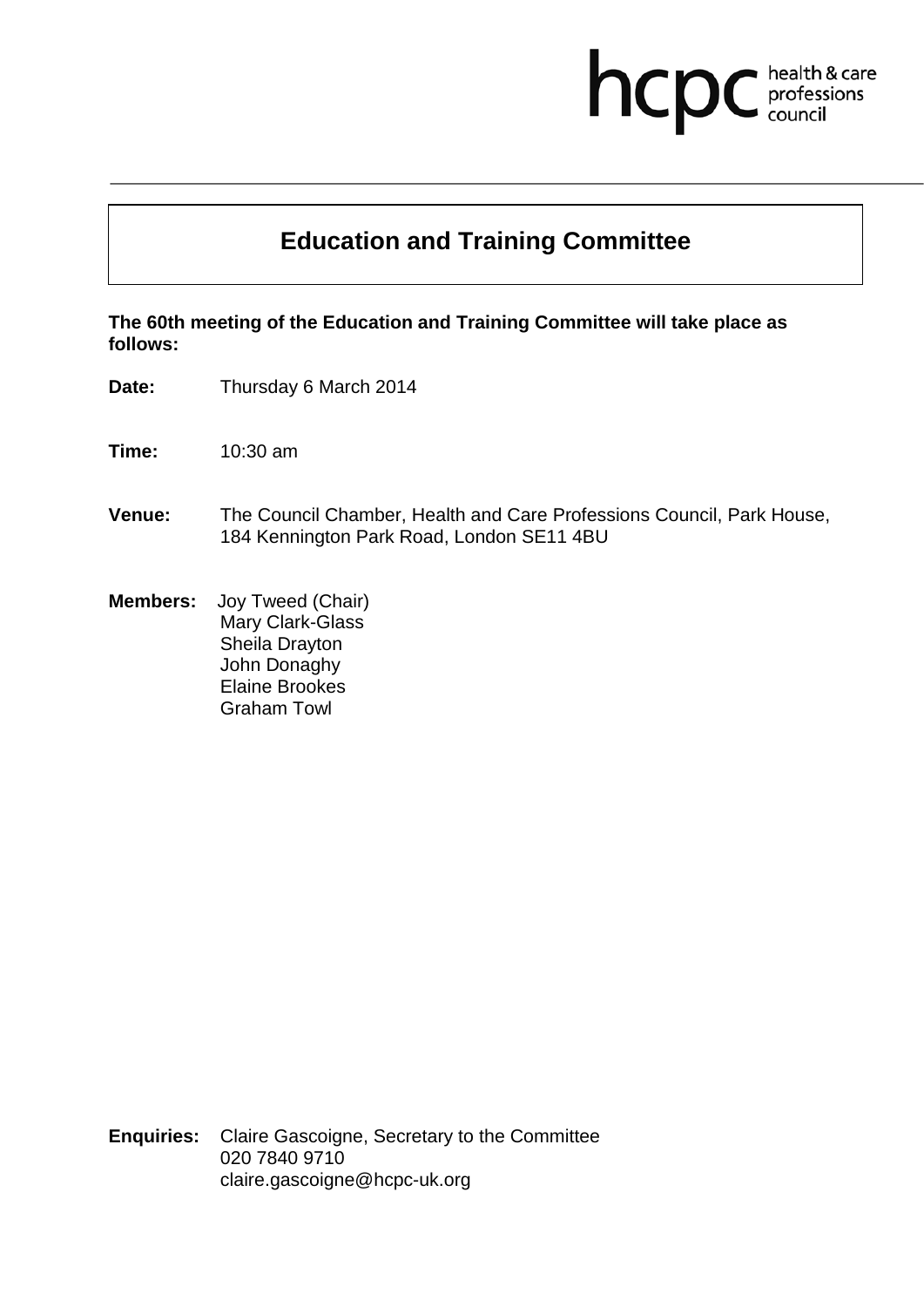## Part 1 – Public Agenda

| 1.            | <b>Chair's welcome and introduction</b>                                                                                                                          | verbal                   |
|---------------|------------------------------------------------------------------------------------------------------------------------------------------------------------------|--------------------------|
| 2.            | <b>Apologies for absence</b>                                                                                                                                     | verbal                   |
| 3.            | Approval of agenda                                                                                                                                               | verbal                   |
| 4.            | <b>Declaration of members' interests</b>                                                                                                                         | verbal                   |
| 5.            | Minutes of the meeting of 14 November 2013<br>Claire Gascoigne - Secretary to the Committee                                                                      | enclosure 1<br>ETC 01/14 |
|               | Items for discussion/approval                                                                                                                                    |                          |
| 6.            | <b>Education annual report 2013</b><br>Abigail Gorringe - Director of Education                                                                                  | enclosure 2<br>ETC 02/14 |
| 7.            | Consultation on changes to the profession-specific standards<br>of proficiency for biomedical scientists<br>Selma Elgaziari - Policy Officer                     | enclosure 3<br>ETC 03/14 |
| 8.            | Consultation on changes to the profession-specific standards<br>of proficiency for clinical scientists<br>Selma Elgaziari - Policy Officer                       | enclosure 4<br>ETC 04/14 |
| 9.            | Outcomes of the consultation on proposed profession-specific<br>standards of proficiency for operating department practitioners<br>Edward Tynan - Policy Officer | enclosure 5<br>ETC 05/14 |
| Items to note |                                                                                                                                                                  |                          |
|               | 10. Education seminars feedback analysis report<br>Abigail Gorringe - Director of Education                                                                      | enclosure 6<br>ETC 06/14 |
|               | 11. Guidance for disabled people wanting to become health and<br>care professionals - update<br>Selma Elgaziari - Policy Officer                                 | enclosure 7<br>ETC 07/14 |
|               | 12. Any other business<br>Previously notified and agreed by the Chair                                                                                            | verbal                   |
|               | 13. Date and time of next meeting<br>10.30am - Thursday 5 June 2014                                                                                              | verbal                   |

Available in braille and other accessible formats on request to the Secretary